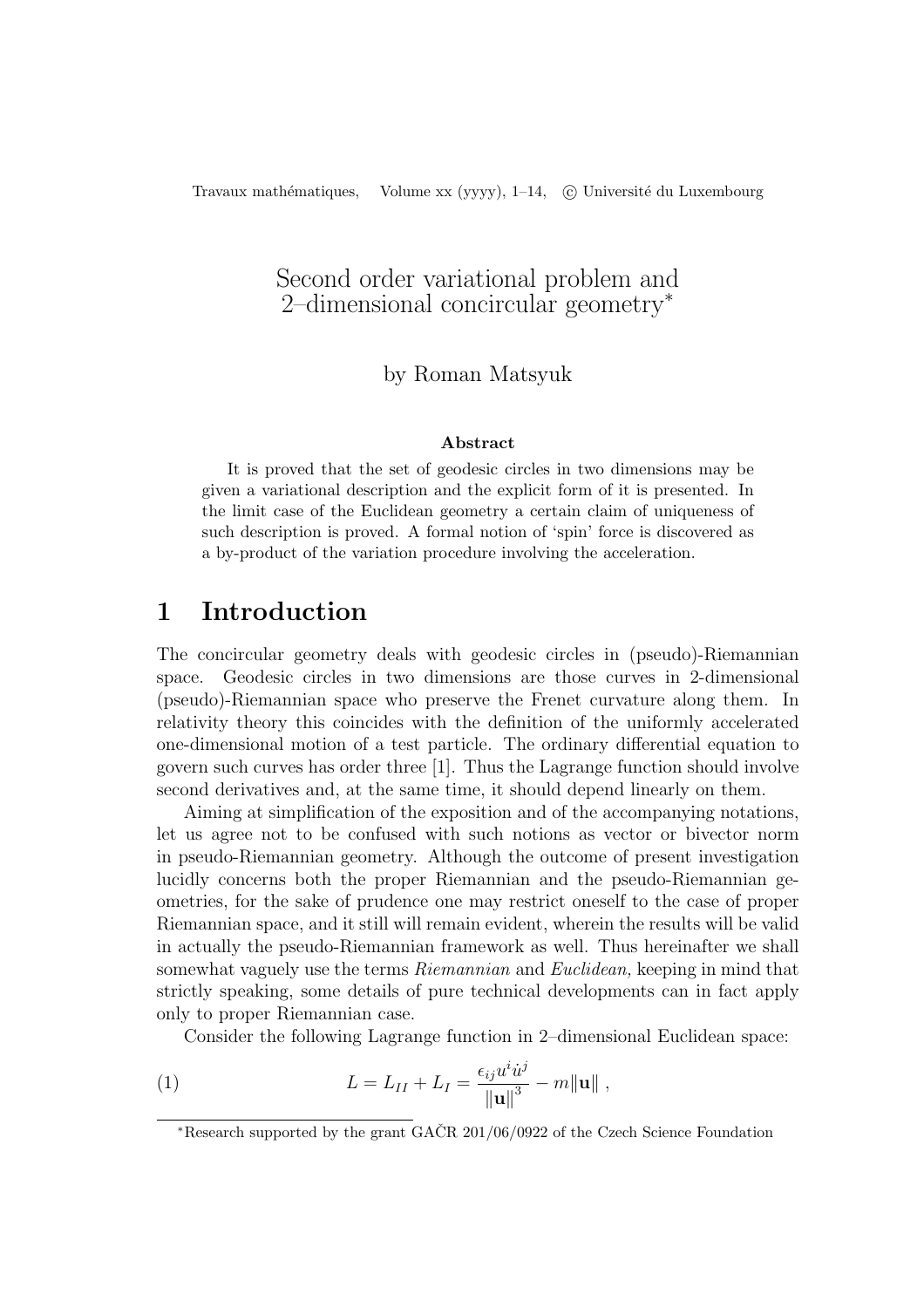with  $\epsilon_{ij}$  denoting the skew-symmetric covariant Levi–Civita symbol. The first addend,  $L_{II}$ , is the so-called signed first Frenet curvature of a path. Further in this contribution we show that the expression (1) as a candidate for the Lagrange function is very tightly defined by the conditions of the symmetry of corresponding equation of motion and by the request that the Frenet curvature be preserved along the extremal curves.

Formula (1) clearly suggests accepting same Lagrange function also for general Riemannian case,

$$
(2) \t\t\t LR = k - m||u||.
$$

To prove the preservation of curvature  $k$  along the extremals of  $(2)$  we need some further tools as introduced below.

# 2 Means from higher order mechanics of Ostrohrads'kyj

### 2.1 Parametric homogeneity

Let  $T^qM = \{x^j, u^j, u^j, u^j, \ldots, u^{(q-1)j}\}\$  denote the manifold of  $q^{\text{th}}$ -order Ehresmann velocities to the base manifold  $M$  of dimension n. The prolonged reparametrization group  $Gl_n^q = J_0^q$  $\binom{q}{0}$  (R, R)<sub>0</sub> acts on the manifold  $T^qM = J_0^q$  $_0^q\left(\mathbb{R},\,M\right)$ by composition of jets (in our case  $n = 2$ ). As far as the Lagrange function (2) depends on the derivatives of at most second order, it lives on the space  $T^2M$ . The infinitesimal counterpart of the above mentioned parameter transformations of  $T^2M$  (we put  $q=2$ ) is given by so-called fundamental fields (for arbitrary order consult [2, 3]):

$$
\zeta_1 = u^i \frac{\partial}{\partial u^i} + 2 \dot{u}^i \frac{\partial}{\partial \dot{u}^i}, \quad \zeta_2 = u^i \frac{\partial}{\partial \dot{u}^i}.
$$

If a function F defined on  $T^2M$  does not change under arbitrary parameter transformations discussed above, then it with necessity satisfies the following sufficient conditions:

(3) 
$$
\zeta_1 F = 0, \quad \zeta_2 F = 0.
$$

On the other hand, if a function L on  $T^2M$  defines a parameter-independent autonomous variational problem with the action functional

$$
\int L\,\left(x^j,\;u^j,\; \dot{u}^j\right)\,d\varsigma\;,
$$

then it also with necessity satisfies the so-called Zermelo sufficient conditions [4, 5]:

$$
\zeta_1 L = L, \quad \zeta_2 L = 0.
$$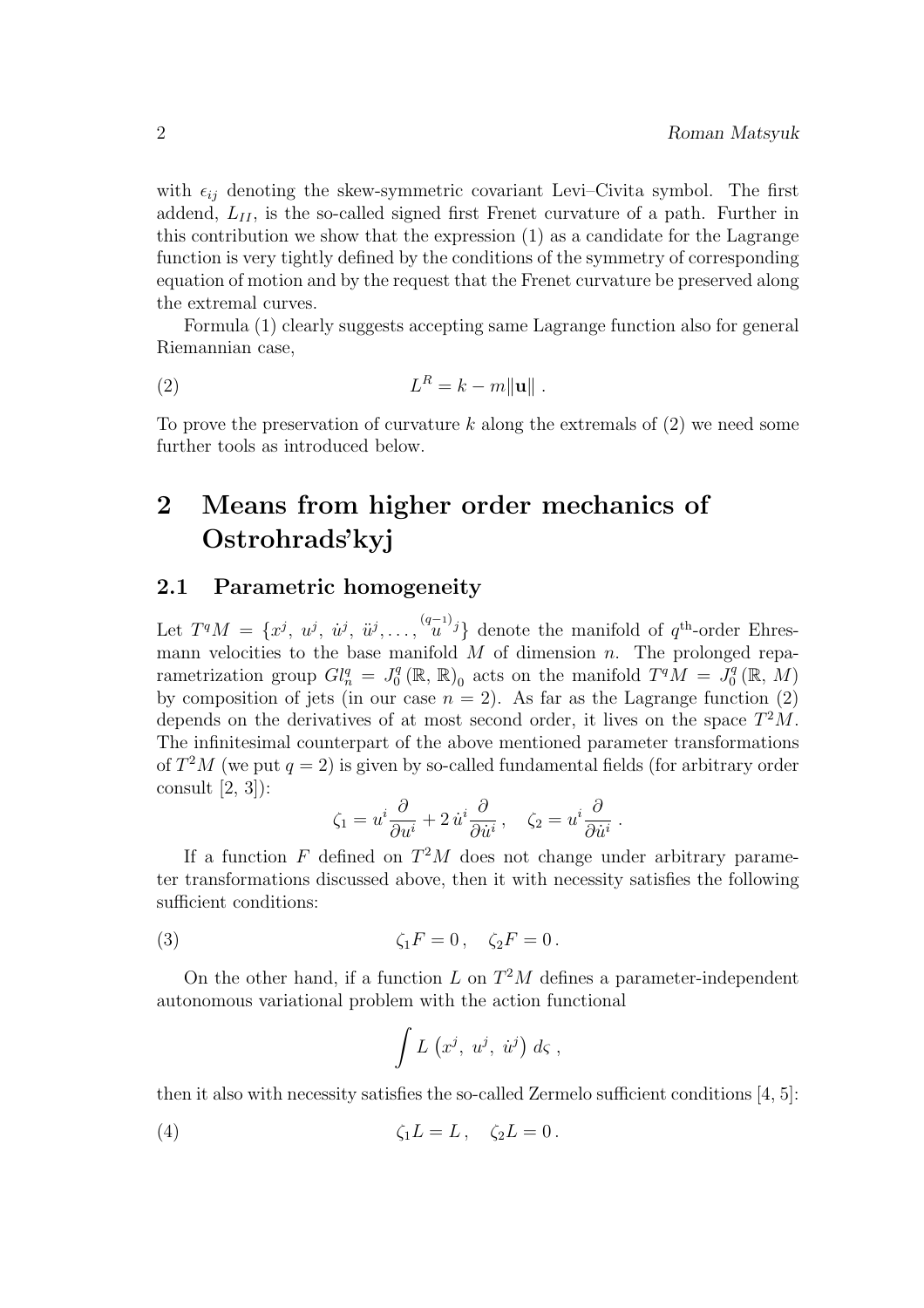Variational problem for concircular geometry 3

The generalized momenta are being conventionally introduced by the next expressions:

$$
p_i^{(2)} = \frac{\partial L}{\partial \dot{u}^i}, \quad p_i^{(1)} = \frac{\partial L}{\partial u^i} - \frac{d}{d\varsigma} p_i^{(2)},
$$

while the Hamilton function reads:

$$
H = p_i^{(2)} \dot{u}^i + p_i^{(1)} u^i - L.
$$

This Hamilton function may also be expressed in different way [3, 8]:

(5) 
$$
H = \zeta_1 L + \frac{d}{d\zeta} \zeta_2 L - L.
$$

As the Hamilton function is a constant of motion, from  $(3)$ ,  $(4)$ , and  $(5)$  we immediately obtain the following proposition:

**Proposition 2.1.** Let a function  $L_{II}$  be parameter-independent, and let another function  $L_{II}$  define a parameter-independent variational problem on  $T^2M$ . Then  $L_{II}$  is constant along the extremals of the variational problem, defined by the Lagrange function

$$
(6) \t\t\t L = LII + LI.
$$

This holds because  $L_{II} = -H$  with H corresponding to (6).

Frenet curvature is constant along the extremals of (2), so by the Proposition 2.1 we have right to state:

**Claim 2.1** ([6, 7]). The Lagrange function(2) constitutes the variational principle for the geodesic circles.

Now we wish to provide evidence that in the limit case of Euclidean space the corresponding Euler-Poisson equation may be specified by means of symmetry considerations together with the curvature preservation requirement. This means that the inverse variational problem tools should be applied.

## 2.2 The generalized Helmholtz conditions and symmetry.

Following Tulczyjew (see [9, 3]), let us introduce some operators, acting in the graded algebra of differential forms who live on manifolds  $T<sup>q</sup>M$  of varying order q of jets:

1. The total derivative:

$$
d_T f = u^i \frac{\partial f}{\partial x^i} + \dot{u}^i \frac{\partial f}{\partial u^i} + \ddot{u}^i \frac{\partial f}{\partial \dot{u}^i} + \dots + \dot{u}^i \frac{\partial f}{\partial u^i} , \quad d d_T = d_T d ;
$$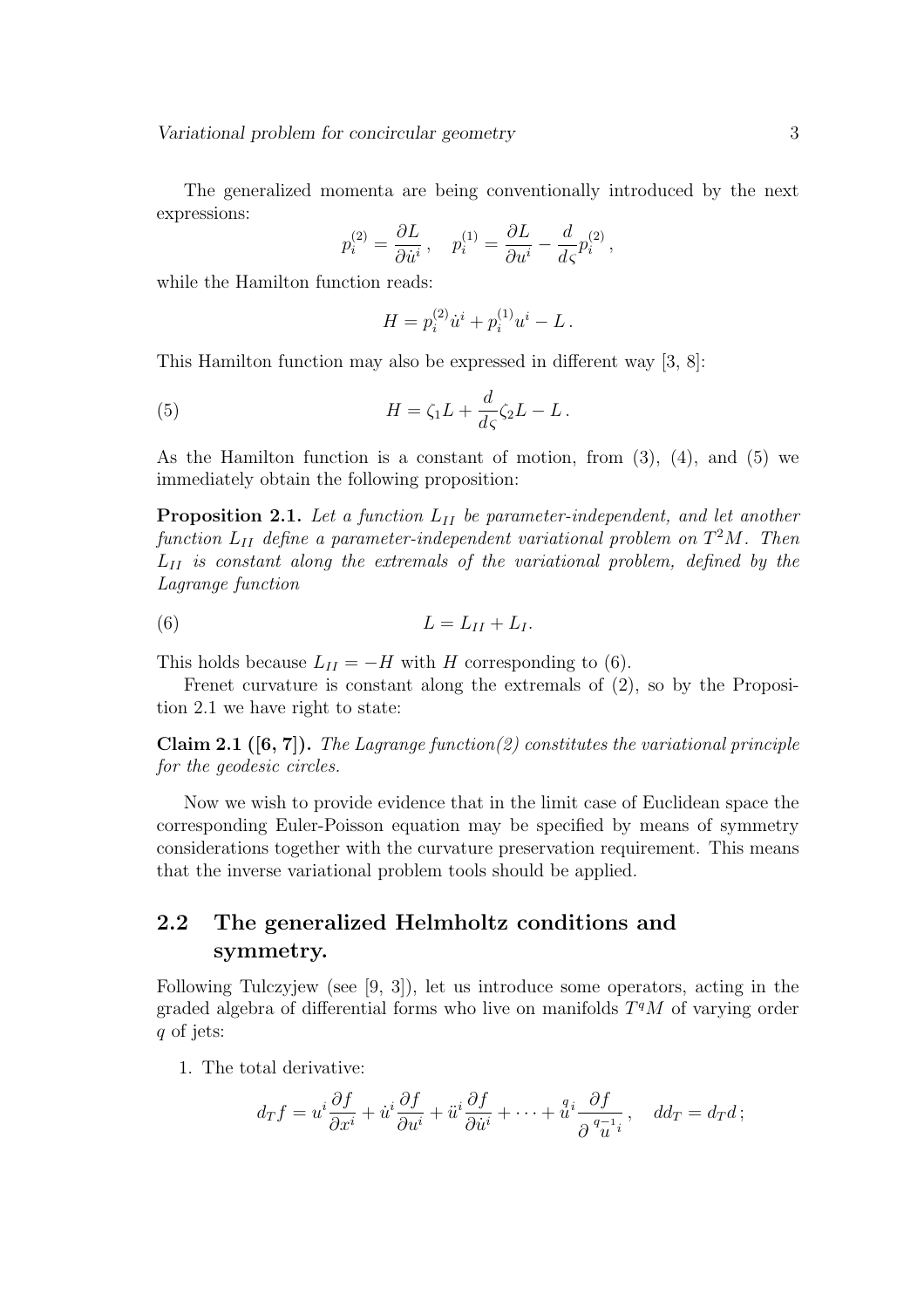2. For each of  $r \leq q$  the derivations of zero degree:

$$
i_0(\omega) = \deg(\omega) \omega, \qquad i_r(f) = 0, \quad i_r(dx^i) = 0,
$$
  

$$
i_r(d^{ki}) = \frac{(k+1)!}{(k-r+1)!} d^{k-r}i, \quad i_r(d^{ki}) = 0, \quad \text{if} \quad k < r-1;
$$

3. The Lagrange derivative:

$$
\delta = \left(i_0 - d_T i_1 + \frac{1}{2} d_T^2 i_2 - \frac{1}{6} d_T^3 i_3 + \dots + \frac{(-1)^q}{q!} d_T^q i_q\right) d.
$$

It is of common knowledge that the Euler–Poisson expressions constitute a covariant object.

Lemma 2.1 ([9]). Let a system of some differential expressions of the third order form a covariant object—the differential one-form

(7) 
$$
\varepsilon = E_i(x^j, u^j, \dot{u}^j, \ddot{u}^j) dx^i.
$$

Then  $\varepsilon = \delta(L)$  for some (local) L if and only if

$$
\delta(\varepsilon) = 0.
$$

Developing the criterion (8) amounts to establishing a general pattern for the expression (7),

(9) 
$$
E_i = A_{ij}(x^l, u^l) \ddot{u}^j + \dot{u}^p \frac{\partial}{\partial u^p} A_{ij}(x^l, u^l) \dot{u}^j + B_{ij}(x^l, u^l) \dot{u}^j + q_i(x^l, u^l),
$$

and to some generalized Helmholtz conditions [8, 10, 11], cast in the form of a system of partial differential equations, imposed on the coefficients  $A_{ij} = -A_{ji}$ ,  $B_{ij}$ , and  $q_i$ :

(10a)  
\n
$$
\partial_{u^{[i}} A_{jl]} = 0
$$
\n
$$
2 B_{[ij]} - 3 \mathbf{D_1} A_{ij} = 0
$$

(10b) 
$$
2 \, \partial_{u^{[i}} B_{j]l} - 4 \, \partial_{x^{[i}} A_{j]l} + \partial_{x^l} A_{ij} + 2 \, \mathbf{D_1} \partial_{u^l} A_{ij} = 0
$$

$$
\partial_{u^{(i}} q_{j)} - \mathbf{D_1} B_{(ij)} = 0
$$
  

$$
2 \partial_{u^{l}} \partial_{u^{[i}} q_{j]} - 4 \partial_{x^{[i}} B_{j]l} + \mathbf{D_1}^2 \partial_{u^{l}} A_{ij} + 6 \mathbf{D_1} \partial_{x^{[i}} A_{jl}] = 0
$$
  

$$
4 \partial_{x^{[i}} q_{j]} - 2 \mathbf{D_1} \partial_{u^{[i}} q_{j]} - \mathbf{D_1}^3 A_{ij} = 0,
$$

where the notation  $\mathbf{D}_1 = u^p \partial_{x^p}$  was introduced.

The Euclidean symmetry means that everywhere on the submanifold  $E$  defined by the system of equations  $E_l = 0$  the shifted system  $X(E_l)$  vanishes too, where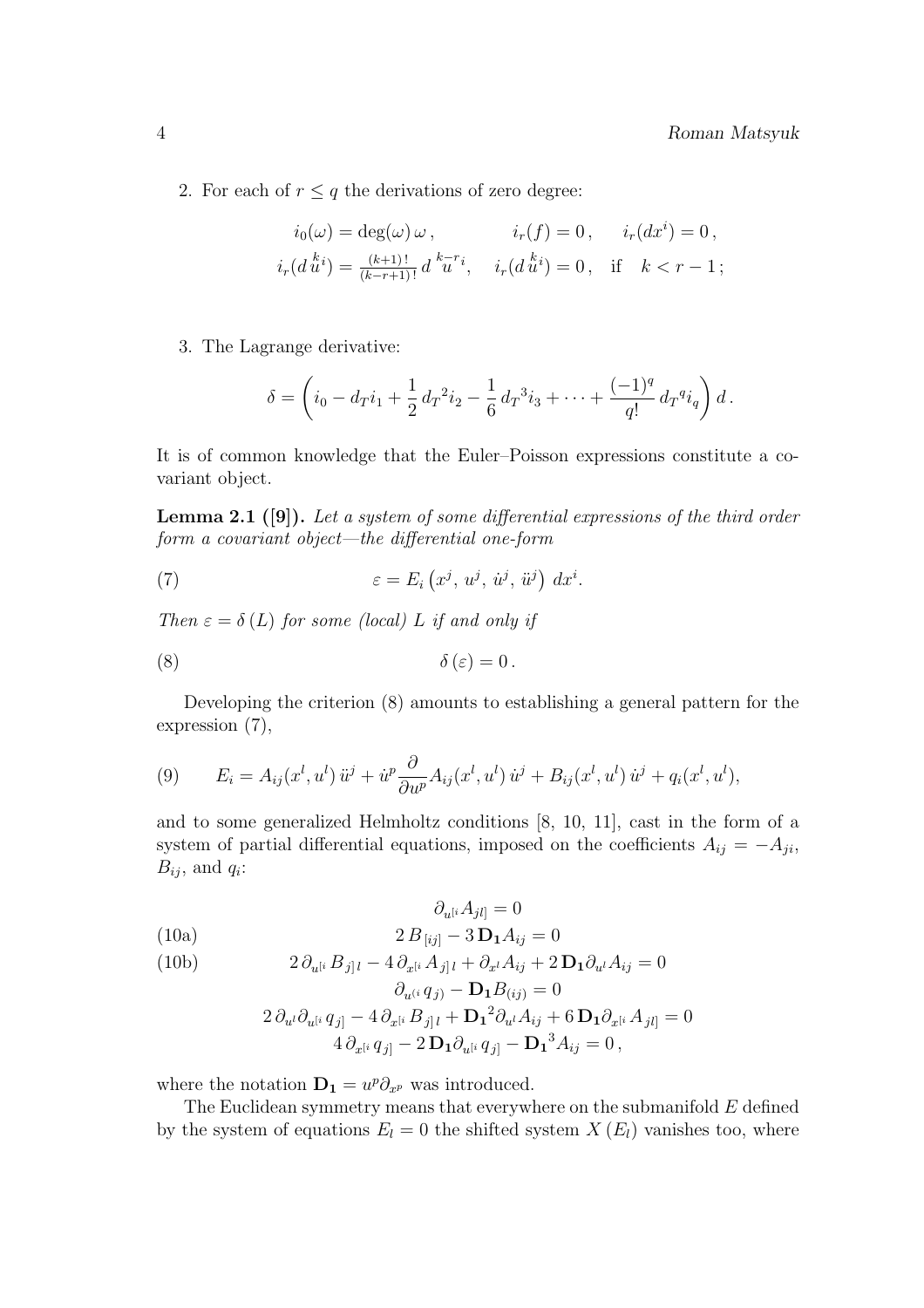X denotes the prolonged generator of (pseudo)-orthogonal transformations. We denote this criterion as

$$
X(E_l) \big|_E = 0.
$$

That we tend to embrace nothing more but only the *geodesic circles* as extremals, falls into similar condition:

$$
(12) \t\t (d_T k)\big|_E = 0.
$$

As far as in two-dimensional space (dim  $M = 2$ ) the skew-symmetric matrix  $A_{ij}$ is invertible, it is not difficult to implement conditions (11) and (12).

If one wishes to include in the set of extremals all those Euclidean geodesics that refer to the natural parameter, one has to imply one more condition:

$$
(13) \t E_l|_{\dot{\mathbf{u}}=\mathbf{0}}.
$$

**Theorem 2.1.** Let a third order autonomous dynamical equation  $E = 0$  in twodimensional space obey conditions:

$$
1. \hspace{3.1em} \delta(\varepsilon) = 0;
$$

- 2. The system of ODEs  ${E_i = 0}$  possesses the Euclidean symmetry;
- 3. The system  ${E_i = 0}$  possesses the first integral the Frenet curvature k, and includes all curves of constant curvature as its solutions;
- 4. It also includes the strait lines with natural parametrization,  $\dot{\mathbf{u}} = \mathbf{0}$ .

Then

$$
E_i = \frac{\epsilon_{ij} \ddot{u}^j}{\Vert \mathbf{u} \Vert^3} - 3 \frac{(\mathbf{\dot{u} \cdot u})}{\Vert \mathbf{u} \Vert^5} \epsilon_{ij} \dot{u}^j + m \frac{\Vert \mathbf{u} \Vert^2 \dot{u}_i - (\mathbf{\dot{u} \cdot u}) u_i}{\Vert \mathbf{u} \Vert^3}.
$$

The Lagrange function is given by (1).

#### Remarks.

- If, for instance, we took  $L = k$ p  $u_i u^i$ , then  $H = 0$  for this Lagrange function, and the Proposition 2.1 wouldn't work.
- Because of the non-degeneracy of the matrix  $A_{ij}$ , there cannot exist a parameter-invariant variational problem in two dimensions that would produce strictly the third order Euler–Poisson equation. But, if we omit the first addend  $k$  in (2), then what remains defines the conventional parameterinvariant problem for the Riemannian projective geodesic paths. So, what fixes the parameter along the extremal in our case, is the Frenet curvature  $k$ in (2).

One should confer with [12] and [13] on these remarks.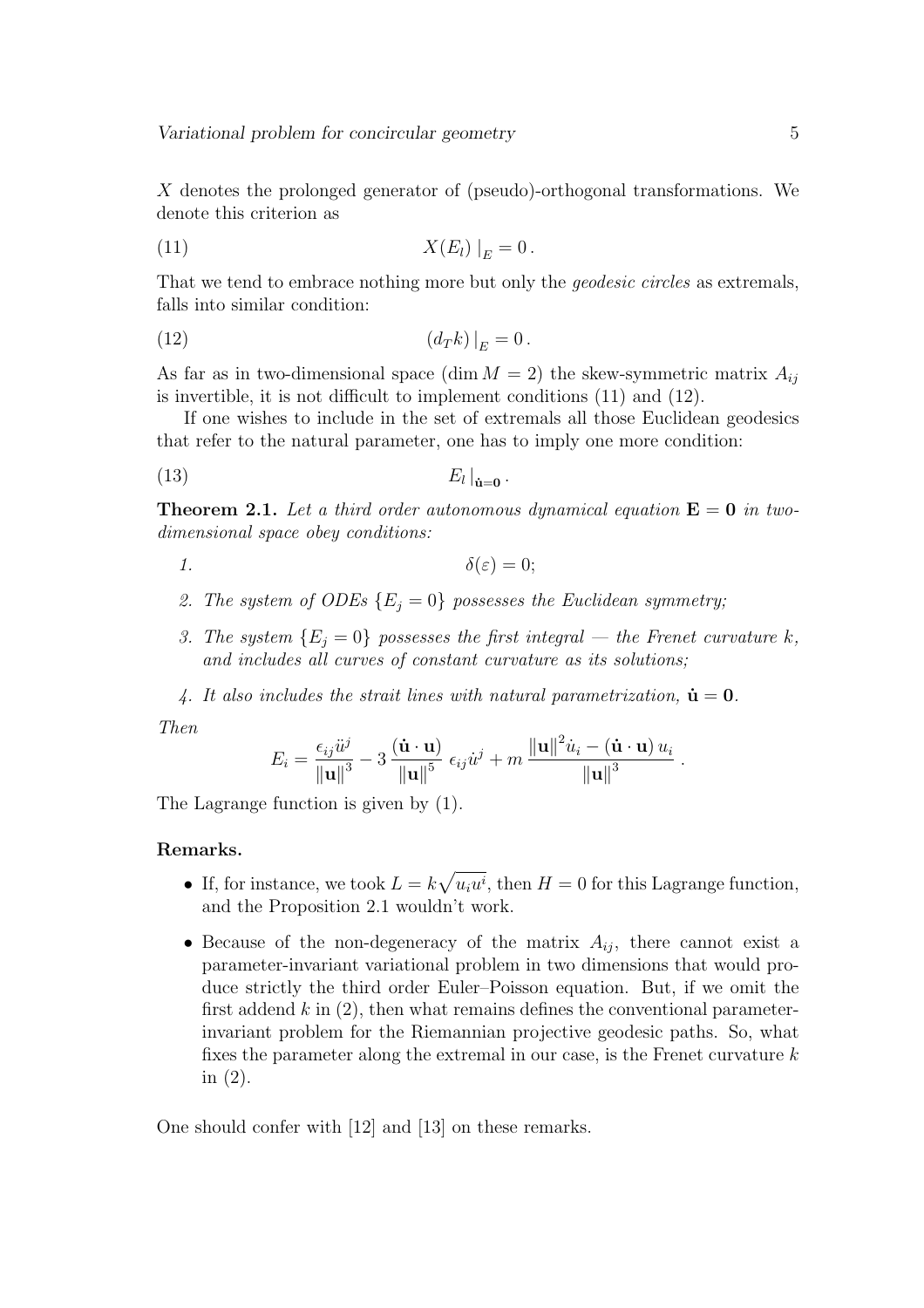### 2.3 Proof of the Theorem 2.1

Before passing to the proof of the above Theorem let us notice two simplification formulæ which hold at specific occasion of two dimensions. Namely, for arbitrary vectors a, c, v, and w it is true that

(14) 
$$
\|\mathbf{a} \wedge \mathbf{c}\| = \sqrt{|\det[g_{ij}]|} |\epsilon_{ij} a^i c^j|
$$
 and  $\|\mathbf{a} \wedge \mathbf{c}\| \|\mathbf{v} \wedge \mathbf{w}\| = |(\mathbf{a} \wedge \mathbf{c}) \cdot (\mathbf{v} \wedge \mathbf{w})|$ ,

where, as usual,  $(\mathbf{a} \wedge \mathbf{c}) \cdot (\mathbf{v} \wedge \mathbf{w}) = (\mathbf{a} \cdot \mathbf{v})(\mathbf{c} \cdot \mathbf{w}) - (\mathbf{c} \cdot \mathbf{v})(\mathbf{a} \cdot \mathbf{w})$  [14]. Also, let us agree to postpone the proof of the second part of statement 3 of Theorem 2.1 until more general Riemannian case proved in Section 3.2.

Proof of the necessity implication of Theorem 2.1 assumptions. In order to meet the condition 4 of the Theorem 2.1 in the form $(13)$ , we have to remove the array q from (9). Next we write down the first part of the statement 3 given by means of (12). Starting with the expression

(15) 
$$
k = \frac{\|\mathbf{u} \wedge \dot{\mathbf{u}}\|}{\|\mathbf{u}\|^3}
$$

of the Frenet curvature we substitute  $\ddot{\mathbf{u}}$  in

$$
d_Tk = \frac{(\mathbf{u} \wedge \dot{\mathbf{u}}) \cdot (\mathbf{u} \wedge \ddot{\mathbf{u}})}{\|\mathbf{u}\|^3 \|\mathbf{u} \wedge \dot{\mathbf{u}}\|} - 3 \frac{\|\mathbf{u} \wedge \dot{\mathbf{u}}\| (\mathbf{u} \cdot \ddot{\mathbf{u}})}{\|\mathbf{u}\|^5}
$$

by  $\ddot{\mathbf{u}} = -A^{-1}(\dot{\mathbf{u}}.\partial_u) A\dot{\mathbf{u}} - A^{-1}B\dot{\mathbf{u}}$  of (9) and then split the expression (12) by the powers of  $\dot{u}$  to obtain separately

(16a) 
$$
(\mathbf{u} \cdot \mathbf{u})(\mathbf{u} \wedge \dot{\mathbf{u}}) \cdot (\mathbf{u} \wedge (A^{-1}(\dot{\mathbf{u}}.\partial_u)A\dot{\mathbf{u}})) + 3(\mathbf{u} \cdot \dot{\mathbf{u}}) \|\mathbf{u} \wedge \dot{\mathbf{u}}\|^2 = 0
$$

(16b)  
\n
$$
(\mathbf{u} \wedge \mathbf{u}) \cdot (\mathbf{u} \wedge (A^{-1}B\mathbf{u})) = 0.
$$

Let us recall that the covariant and the contravariant Levi–Civita symbols are related by  $\epsilon_{ij}e^{jl} = -\delta_i^l$  and also let matrix A be expressed as  $A_{ij} = A_{12}\epsilon_{ij}$ . With these agreements the first addend in (16a) becomes

$$
\frac{1}{A_{12}}\|\mathbf{u}\|^2\|\mathbf{u}\wedge\dot{\mathbf{u}}\|^2(\dot{\mathbf{u}}.\boldsymbol{\partial}_u)A_{12}\,,
$$

thus reducing (16a) by means of (14) to the partial differential equation

$$
\|\mathbf{u}\|^2(\dot{\mathbf{u}}.\partial_u)A_{12} + 3A_{12}(\mathbf{u}\cdot\dot{\mathbf{u}}) = 0
$$

that in turn yields the solution

$$
A_{12} = \alpha ||\mathbf{u}||^{-3}.
$$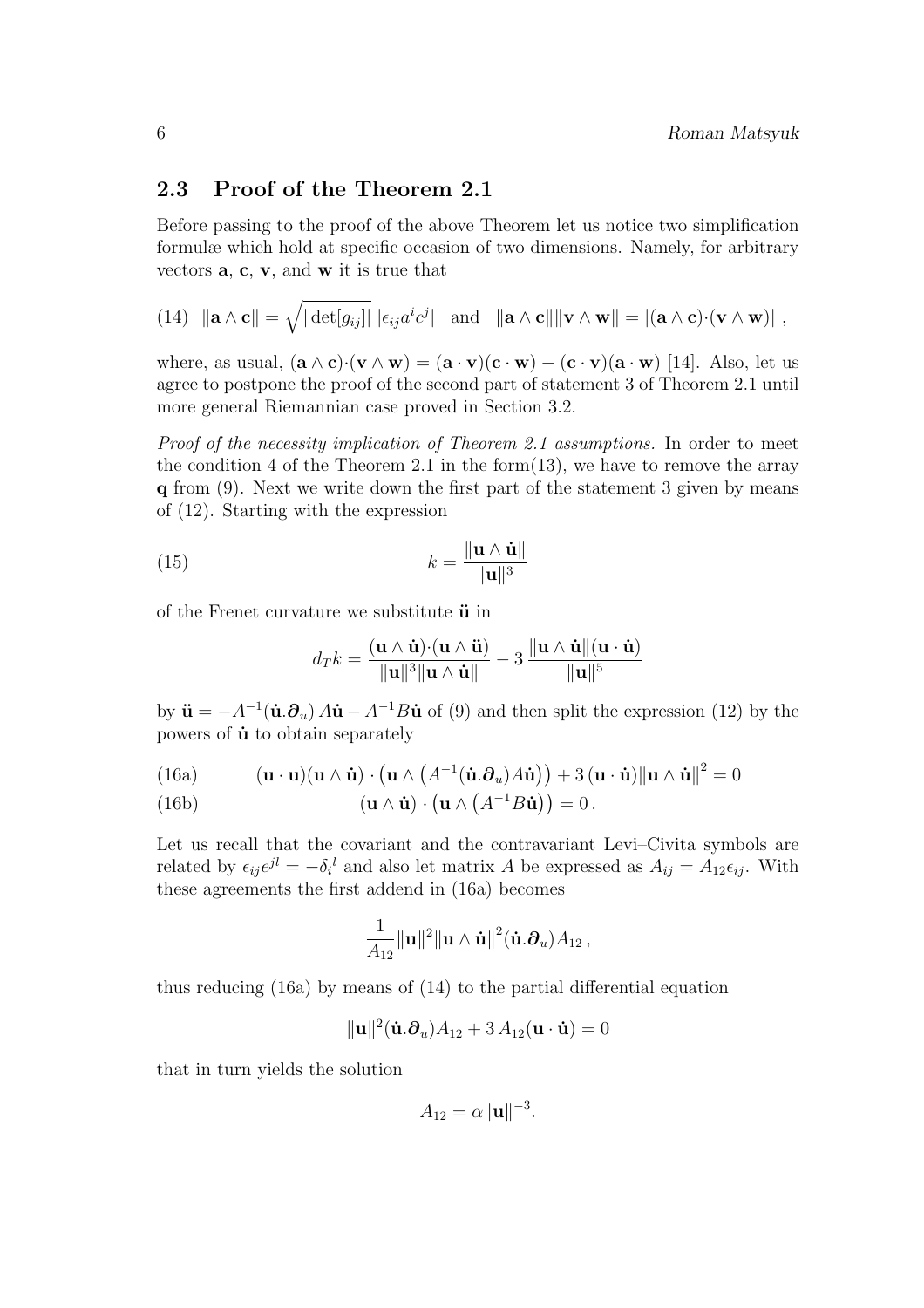Now we see that matrix A satisfies the relations

(17) 
$$
\dot{\mathbf{u}}.\boldsymbol{\partial}_u A = -3 \frac{\mathbf{u} \cdot \dot{\mathbf{u}}}{\|\mathbf{u}\|^2} A,
$$

and, evidently,

(18) 
$$
e^{ij}u_i\frac{\partial}{\partial u^j}A=0\,,
$$

with the help of which the Euler–Poisson expression (9) becomes

(19) 
$$
\mathbf{E} = A\ddot{\mathbf{u}} - 3\frac{\mathbf{u}\cdot\dot{\mathbf{u}}}{\|\mathbf{u}\|^2}A\dot{\mathbf{u}} + B\dot{\mathbf{u}},
$$

so that the submanifold  $\mathbf{E} = \mathbf{0}$  is now defined by the equation

(20) 
$$
\ddot{\mathbf{u}} = 3 \frac{\mathbf{u} \cdot \dot{\mathbf{u}}}{\|\mathbf{u}\|^2} A^{-1} B \dot{\mathbf{u}}.
$$

Again with the help of (14) the equation (16b) takes the shape

$$
\|\mathbf{u} \wedge (A^{-1}B\dot{\mathbf{u}})\| = 0
$$
, or  $\epsilon_{ij}e^{jp}B_{pl}u^i\dot{u}^l = 0$ ,

from where it follows that

$$
(21) \t\t upBpl = 0.
$$

The generators of the Euclidean symmetry are enumerated by an arbitrary constant  $\varpi$  and an arbitrary constant array  $\chi = {\chi^i}$  and they read:

(22a) 
$$
\mathbf{\chi}.\mathbf{\partial}_x \left( \equiv \chi^i \frac{\partial}{\partial x^i} \right);
$$

(22b) 
$$
\varpi e^{ij} \left( x_i \frac{\partial}{\partial x^j} + u_i \frac{\partial}{\partial u^j} + \dot{u}_i \frac{\partial}{\partial \dot{u}^j} + \ddot{u}_i \frac{\partial}{\partial \ddot{u}^j} \right).
$$

Applying criterion (11) with  $X = \chi \cdot \partial_x$  and taking into account the substitution (20) ends in

(23) 
$$
-\frac{\chi.\partial_x \alpha}{\alpha} B\dot{\mathbf{u}} + \chi.\partial_x B\dot{\mathbf{u}} = \mathbf{0}.
$$

Applying criterion (11) with  $X$  equal to (22b) and again calling to mind the substitution (20) with the help of

$$
A_{lj}e^{ij}A^{-1}{}_{i}{}^{p} = \frac{1}{A_{12}}A^{-1}{}_{l}{}^{p} = -g_{il}e^{ip}
$$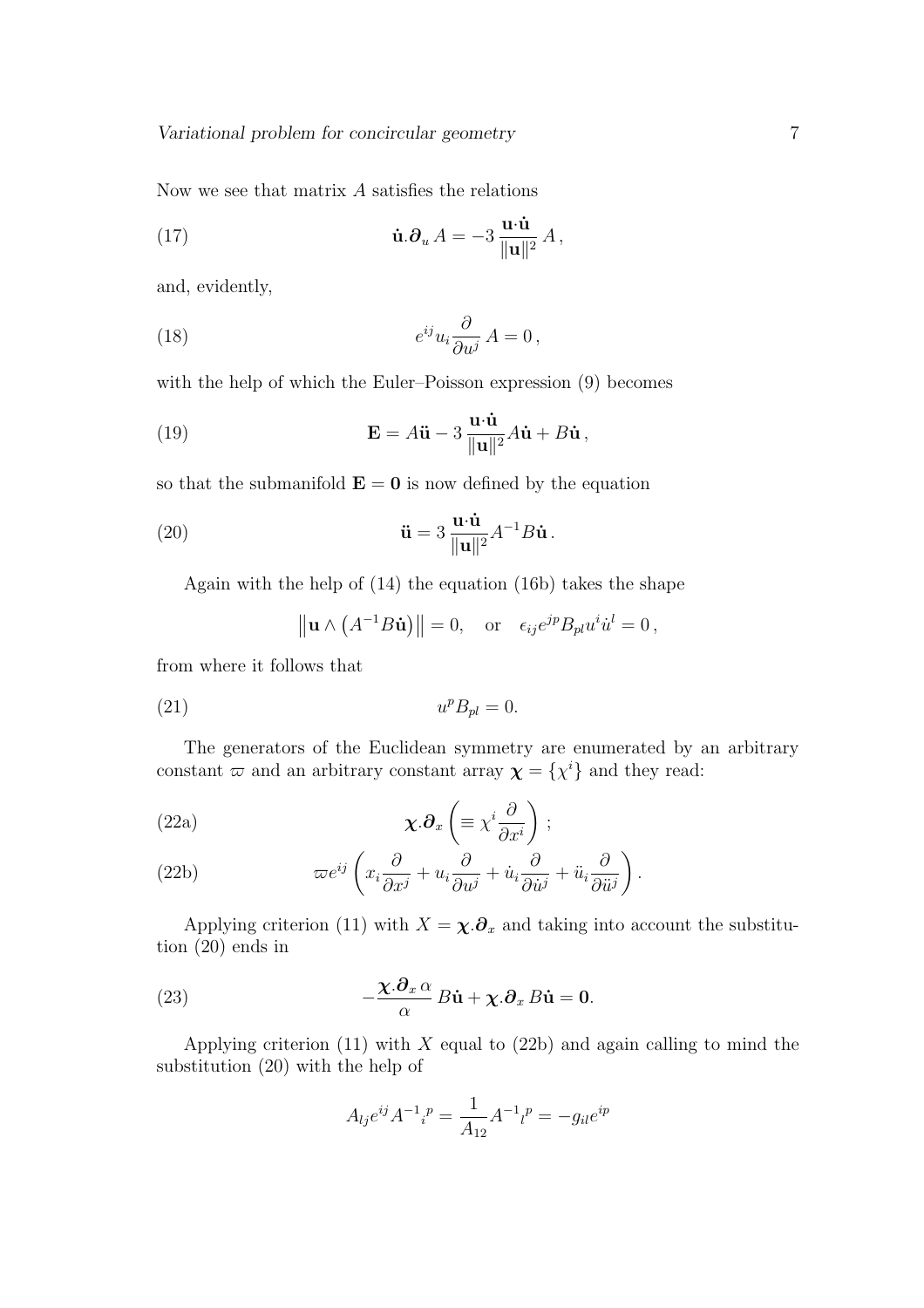ends in

$$
g_{ij}e^{il}B_{lp}\dot{u}^p + e^{il}u_i\frac{\partial}{\partial u^l}B_{jp}\dot{u}^p + e^{il}B_{jl}\dot{u}_i = 0, \text{ identically with respect to } \dot{u}^p,
$$

from where we conclude:

(24) 
$$
e^{il}u_i\frac{\partial}{\partial u^l}B_{jp}+g_{ij}e^{il}B_{lp}+g_{ip}e^{il}B_{jl}=0.
$$

We may deduce from  $(24)$  that the skew-symmetric part of B should satisfy the equation:

(25) 
$$
e^{ij}u_i \frac{\partial}{\partial u^j} B_{[lp]} + g_{il}e^{ij}B_{[jp]} + g_{ip}e^{ij}B_{[lj]} = 0.
$$

Let the skew-symmetric part of matrix B be presented as  $\beta \epsilon_{ij}$ . Then equation (25) confirms that  $\beta$  should be a differential invariant:

(26) 
$$
e^{ij}u_i \frac{\partial}{\partial u_j} \beta = 0.
$$

But the variationality condition (10a) now says:

$$
(27) \t\t 2\beta = 3 \mathbf{u}.\boldsymbol{\partial}_x \alpha .
$$

Applying the left hand side operator of (26) to (27) along with equation (18) produces

$$
\epsilon_{ji}e^{ip}\frac{\partial}{\partial x^p}\,\alpha=0.
$$

Thus  $\alpha$  does not depend on  $x^i$ . Looking back at (27) immediately implies  $\beta = 0$ , matrix  $B$  being symmetric thus. In addition, we see that matrix  $B$  also should not depend on  $x^i$  by the reason of relation (23).

Now it is time to turn back to the constraint (21) Of course, we could have used it much earlier, but we prefer to unleash it now. So, the two equations, contained there, allow us to prescribe the shape to the matrix  $B$  as follows (independent of its virtual symmetry). Let  $B_{12} = b_1u_2$ ,  $B_{21} = b_2u_1$ . Then from (21) one has:

$$
B_{ij} = b_i u_j - (\mathbf{b} \cdot \mathbf{u}) g_{ij} .
$$

But we already know that  $B_{[ij]} = 0$ . This immediately implies that **b** and **u** must be collinear,  $\mathbf{b} = \mu \mathbf{u}$ , thus suggesting the following form of matrix B:

(28) 
$$
B_{ij} = \mu \left( u_i u_j - (\mathbf{u} \cdot \mathbf{u}) g_{ij} \right).
$$

Let us again act on (28) with the operator  $e^{ij}u_i\frac{\partial}{\partial u^j}$  and make use of (24). After some simplifications we get:

$$
e^{ij}u_i\frac{\partial}{\partial u^j}\,\mu=0\,,
$$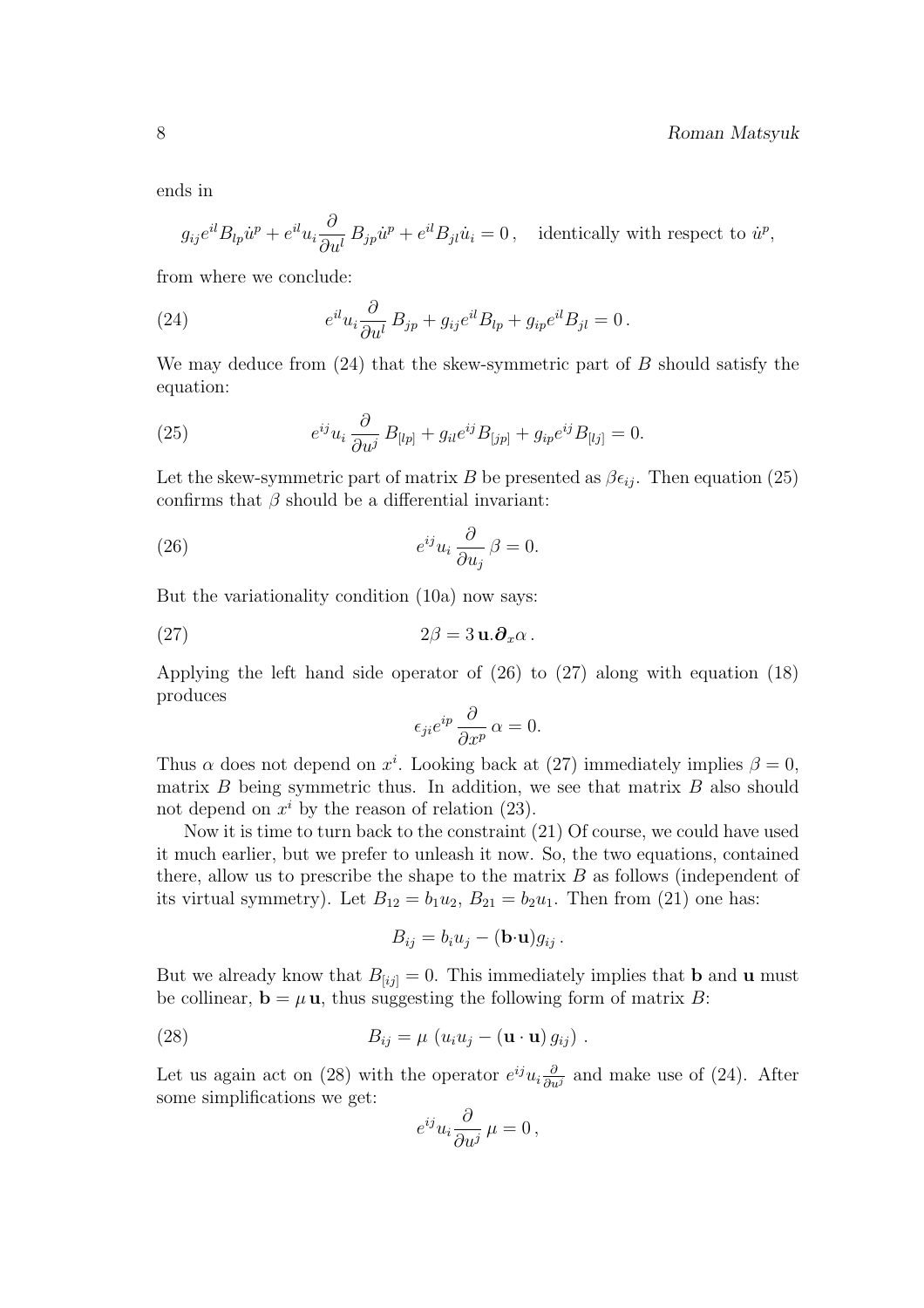what suggests that  $\mu$  depends on  $u^i$  exclusively via **u**·**u**.

The definite step consists in applying the second valid variational criterion, that of (10b). It is efficient to make contraction of (10b) with  $u^i$  on the left and in meanwhile not to forget about the constraint (21). One obtains:

$$
u^i\frac{\partial}{\partial u^i}B_{jp}=-B_{jp}.
$$

Together with the guise (28) this produces

$$
\left(2(\mathbf{u}\cdot\mathbf{u})\frac{\partial\mu}{\partial\|\mathbf{u}\|^2}+3\,\mu\right)(u_iu_j-(\mathbf{u}\cdot\mathbf{u})g_{ij})=0\,,
$$

what clearly has the solution  $\mu = \frac{m}{\langle m \rangle}$  $\frac{m}{(u\cdot u)^{3/2}}$  and so says the finite appearance of B:

$$
B_{ij} = \frac{m}{(\mathbf{u} \cdot \mathbf{u})^{3/2}} (u_i u_j - (\mathbf{u} \cdot \mathbf{u}) g_{ij}).
$$

# 3 The variational description of geodesic circles

### 3.1 The variational equation

Before calculating the variation of the integrand in the functional expression  $\int k \, d\varsigma$ let us agree on some basic formulæ. If  $v$  denotes the infinitesimal shift of the path  $x^{i}(\zeta)$  and if  $\tilde{D}$  stands for the covariant differentiation operator according to that shift, then the covariant variation of any vector field  $\xi$  along this path is given by

(29) 
$$
\langle v, \tilde{D}\xi \rangle^i = \langle v, d\xi^i \rangle + \Gamma^i_{lj} \xi^j v^l.
$$

Let the covariant derivative of a vector field be notated by prime. And let us introduce a special designation for the evaluation of Riemannian curvature on velocities as follows:

$$
\sigma^l{}_j = R_{ji,p}{}^l u^i u^p.
$$

The vector differential one-form  $\boldsymbol{\sigma} = [\sigma^l{}_j]$  is semi-basic when the projection  $TM \to$ M is considered:  $\langle v, \sigma \rangle^l = \sigma^l{}_j v^j$ . Let  $\theta$  denote the vector one-form representing the identity:  $\boldsymbol{\theta} = [\delta^l{}_j]$ . Next formulæ replace then the usual interchange rule between infinitesimal variation and ordinary differentiation:

(30) 
$$
\tilde{\mathbf{D}}\mathbf{u} = \boldsymbol{\theta}'
$$
 [this recapitulates definition (29)],  
 $\tilde{\mathbf{D}}(\mathbf{u}') = (\tilde{\mathbf{D}}\mathbf{u})' - \boldsymbol{\sigma}$  [this recapitulates the definition of the tensor  $R_{ji,p}{}^l$ ].

Further on we shall find escape from highly tangled and tedious calculations in the truth of the following relation (valid in two dimensions only):

(31) 
$$
(\mathbf{a} \cdot \mathbf{a}) (\mathbf{v} \wedge \mathbf{c}) \cdot (\mathbf{v} \wedge \mathbf{c}) - (\mathbf{a} \cdot \mathbf{v}) (\mathbf{v} \wedge \mathbf{c}) \cdot (\mathbf{a} \wedge \mathbf{c}) + (\mathbf{a} \cdot \mathbf{c}) (\mathbf{v} \wedge \mathbf{c}) \cdot (\mathbf{a} \wedge \mathbf{v}) = 0
$$
,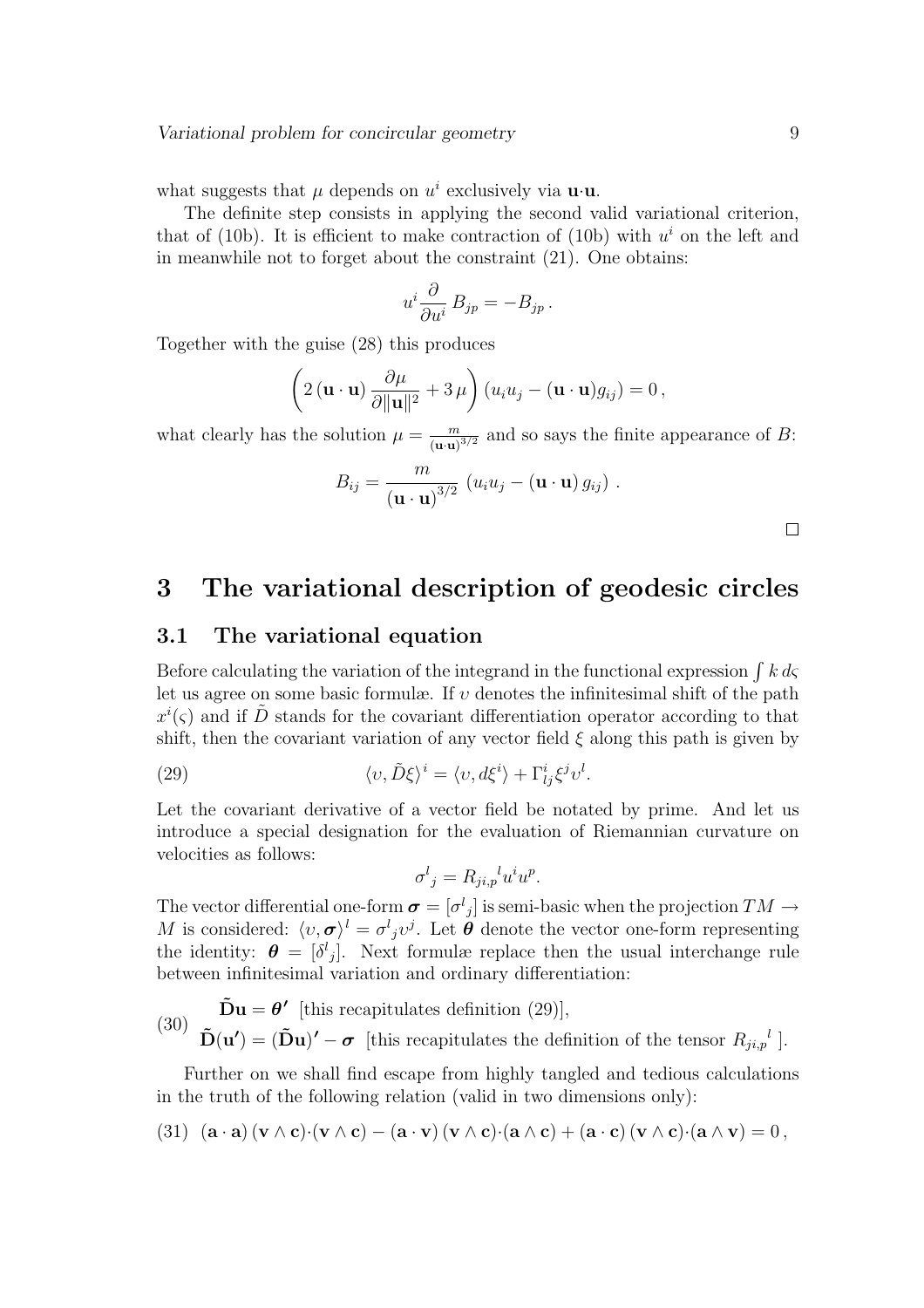along with the simplification formulæ (14).

The above formal and highly symbolic notations save place and time and help to avoid unessential calculative details, whereas keeping the skeleton of the variational procedure untouched and faithfully tracing the logical outlines of our development as well as producing the correct final result.

With these prerequisites we calculate the covariant variation of the Frenet curvature (15), discarding terms which present total covariant derivatives:  $\overline{a}$ ´  $\overline{a}$ ´

$$
\tilde{D}k = \frac{(\mathbf{u}\wedge\mathbf{u}')\cdot(\mathbf{\tilde{D}}\mathbf{u}\wedge\mathbf{u}')}{\|\mathbf{u}\|^3\|\mathbf{u}\wedge\mathbf{u}'\|} - 3\,\frac{\|\mathbf{u}\wedge\mathbf{u}'\|}{\|\mathbf{u}\|^5}\left(\mathbf{u}\cdot\mathbf{\tilde{D}}\mathbf{u}\right) + \frac{(\mathbf{u}\wedge\mathbf{u}')\cdot(\mathbf{u}\wedge\mathbf{\tilde{D}}\mathbf{u}')}{\|\mathbf{u}\|^3\|\mathbf{u}\wedge\mathbf{u}'\|} =
$$

[by  $(14)$ ,  $(30)$ , and Leibniz rule]

$$
=2\,\frac{\|\mathbf{\tilde{D}}\mathbf{u}\wedge\mathbf{u}'\|}{\|\mathbf{u}\|^3}-3\,\frac{\|\mathbf{u}\wedge\mathbf{u}'\|}{\|\mathbf{u}\|^5}\left(\mathbf{u}\cdot\mathbf{\tilde{D}}\mathbf{u}\right)-3\,\frac{\|\mathbf{\tilde{D}}\mathbf{u}\wedge\mathbf{u}\|}{\|\mathbf{u}\|^5}\left(\mathbf{u}\cdot\mathbf{u}'\right)\\-\frac{(\mathbf{u}\wedge\mathbf{u}')\cdot(\mathbf{u}\wedge\boldsymbol{\sigma})}{\|\mathbf{u}\|^3\|\mathbf{u}\wedge\mathbf{u}'\|}
$$

$$
= -\frac{\|\tilde{D} \mathbf{u} \wedge \mathbf{u}'\|}{\|\mathbf{u}\|^3} - \frac{(\mathbf{u} \wedge \mathbf{u}') \cdot (\mathbf{u} \wedge \boldsymbol{\sigma})}{\|\mathbf{u}\|^3 \|\mathbf{u} \wedge \mathbf{u}'\|} \qquad [by (31)]
$$
  
= 
$$
\frac{\|\boldsymbol{\theta} \wedge \mathbf{u}''\|}{\|\mathbf{u}\|^3} - 3 \frac{\|\boldsymbol{\theta} \wedge \mathbf{u}'\|}{\|\mathbf{u}\|^5} (\mathbf{u} \cdot \mathbf{u}') - \frac{(\mathbf{u} \wedge \mathbf{u}') \cdot (\mathbf{u} \wedge \boldsymbol{\sigma})}{\|\mathbf{u}\|^3 \|\mathbf{u} \wedge \mathbf{u}'\|} [by Leibniz rule again].
$$

Let us introduce one more succinct notation:

$$
\mathcal{R}_j = \frac{\sqrt{|\det[g_{ij}]|}}{\|\mathbf{u}\|^3} \epsilon_{il} R_{jn,p}{}^l u^i u^p u^n
$$

The relation between this scalar semi-basic one form  $\mathcal{R}_i dx^j$  and previously introduced vector semi-basic one form  $\sigma^i_j dx^j$  is obvious:

$$
\sqrt{|\det[g_{ij}]|} \frac{\epsilon_{il} u^i \sigma^l_{\ j}}{\|\mathbf{u}\|^3} = \mathcal{R}_j.
$$

Both quantities satisfy the constraint imposed on the contraction with velocity:

$$
(32) \t\t\t \mathcal{R}_j u^j = 0,
$$

along with

$$
(33) \t\t\t u_i\sigma^i{}_j=0.
$$

Now the Euler–Poisson equation for the complete Lagrange function (2) may be expressed in the form, valid in each case of different signature of metric tensor  $g_{ij}$ with the help of Hodge star operator:

(34) 
$$
\mathbf{E}^R = -\frac{\mathbf{u''}}{\|\mathbf{u}\|^3} + 3\frac{(\mathbf{u}\cdot\mathbf{u'})}{\|\mathbf{u}\|^5} \ast \mathbf{u'} + m\frac{(\mathbf{u}\cdot\mathbf{u})\mathbf{u'} - (\mathbf{u'}\cdot\mathbf{u})\mathbf{u}}{\|\mathbf{u}\|^3} - \mathcal{R} = \mathbf{0}
$$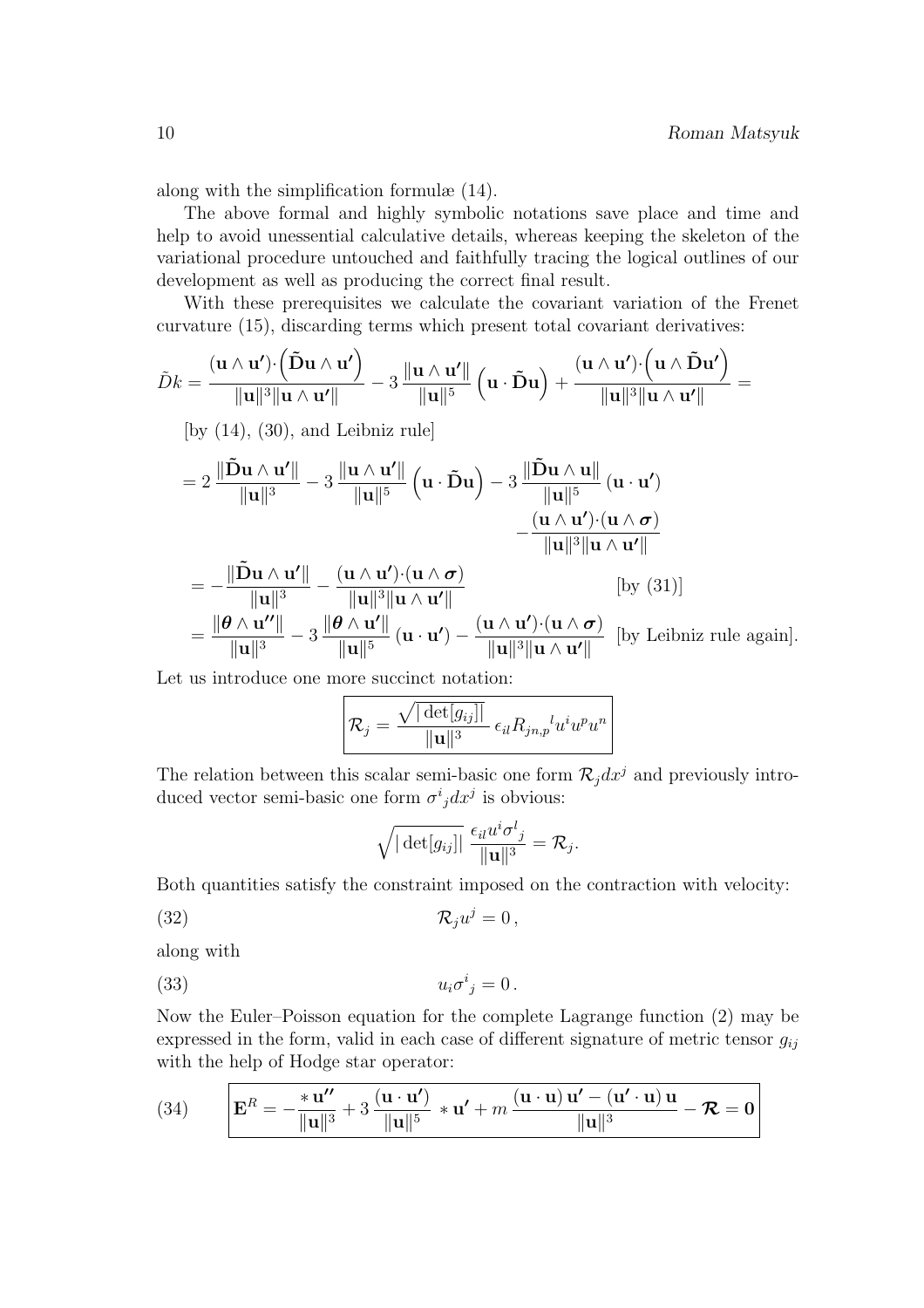**Remark.** The force  $\mathcal{R}$  may be given another shape thanks to the relation (33):

$$
\mathcal{R}_l dx^l = \frac{(\mathbf{u} \wedge \mathbf{u}') \cdot (\mathbf{u} \wedge \boldsymbol{\sigma})}{\|\mathbf{u}\|^3 \|\mathbf{u} \wedge \mathbf{u}'\|} = \frac{\boldsymbol{\sigma} \cdot \mathbf{u}'}{\|\mathbf{u}\| \|\mathbf{u} \wedge \mathbf{u}'\|} = \frac{1}{2} R_{lj,pi} u^j S^{pi} dx^l
$$

where  $S^{pi} = \frac{(\mathbf{u} \wedge \mathbf{u'})^{pi}}{||\mathbf{u}|| \cdot ||\mathbf{u}||}$  $\frac{\mathbf{u} \cdot \mathbf{u} \cdot \mathbf{u}'}{\|\mathbf{u}\| \|\mathbf{u} \wedge \mathbf{u}'\|}$  is a formally introduced 'spin' tensor.

# 3.2 Completeness of variational description of geodesic circles

It remains to prove that every geodesic circle may be given a consistent parametrization, which makes it an extremal of the variational problem with the Lagrange function (2).

The governing equation for the geodesic circles. With the intention to derive a dynamical differential equation, governing the motion along a geodesic path, we put equal to zero the derivative of the Frenet curvature function  $k$  in terms of natural parametrization by  $ds = \sqrt{u_i u^i} d\varsigma$ :

(35) 
$$
\mathbf{u'}_{s} \cdot \mathbf{u''}_{s} = 0.
$$

To it we add the obvious constraint

(36) 
$$
\mathbf{u'}_s \cdot \mathbf{u'}_s + \mathbf{u}_s \cdot \mathbf{u''}_s = 0,
$$

which merely presents the differential consequence of

$$
\mathbf{u}_s \cdot \mathbf{u'}_s = 0.
$$

Next we solve the system of equations  $(35)$  and  $(36)$  for  $\mathbf{u''}_s$  to obtain

(38) 
$$
(u''_s)_l = \frac{\epsilon_{li}(u'_s)^i}{\epsilon_{ij}(u'_s)^i(u_s)^j} \mathbf{u'}_s \cdot \mathbf{u'}_s.
$$

We leave it to the Reader to check with the help of (37) and of  $\mathbf{u}_s \cdot \mathbf{u}_s = 1$ that in two–dimensional space the late (38) by means of the relation  $\epsilon_{il}(u_s')^i$  =  $(u'_s)_l \epsilon_{ij} (u'_s)^i (u_s)^j$  reduces to the well known governing equation of geodesic circles

(39) 
$$
\mathbf{u''}_s + (\mathbf{u'}_s \cdot \mathbf{u'}_s) \mathbf{u} = 0.
$$

In order to dispense with the constraint  $\mathbf{u}_s \cdot \mathbf{u}_s = 1$  we recalculate the derivatives in (39) by the reparametrization from s to an arbitrary elapsed parameter  $\varsigma$  along the path of a geodesic circle to see at last that geodesic circles accept characterization as the integral curves of the following parameter-homogeneous differential equation:

(40) 
$$
\frac{\mathbf{u''}}{\|\mathbf{u}\|^3} = \frac{\mathbf{u} \cdot \mathbf{u''}}{\|\mathbf{u}\|^5} \mathbf{u} + 3 \frac{\mathbf{u} \cdot \mathbf{u'}}{\|\mathbf{u}\|^5} \mathbf{u'} - 3 \frac{(\mathbf{u} \cdot \mathbf{u'})^2}{\|\mathbf{u}\|^7} \mathbf{u}.
$$

,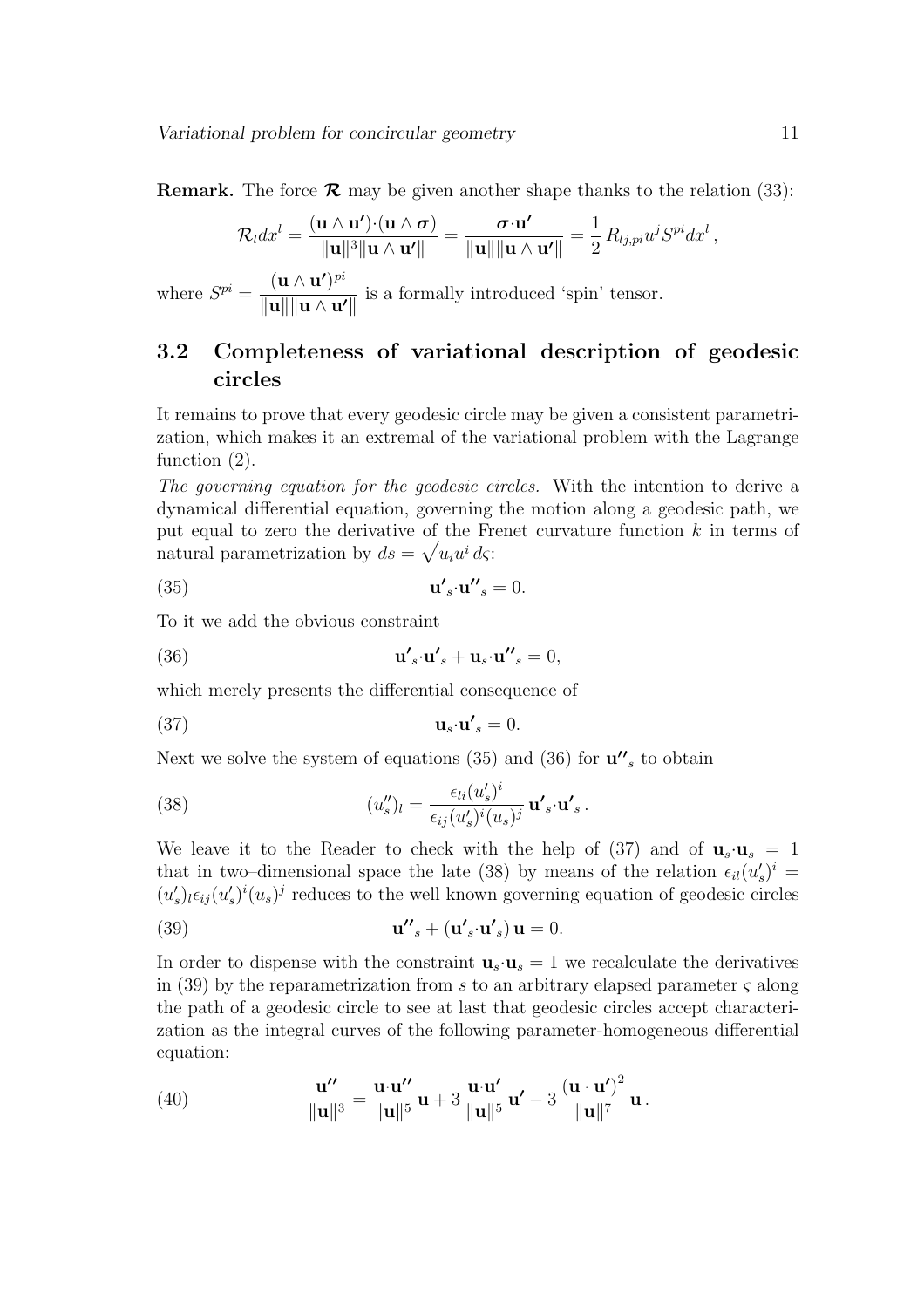$\Box$ 

Proof of the exhaustivenes of extremal set. Let us complement equation (40) by the following additional one, which is consistent with the equation (34) (as its consequence) and will play the role of the means to fix the way of parametrization along the extremal curve:

(41) 
$$
\frac{\mathbf{u} \cdot \mathbf{u''}}{\|\mathbf{u}\|^3} - 3 \frac{(\mathbf{u} \cdot \mathbf{u'})^2}{\|\mathbf{u}\|^5} = \left(\frac{m}{\|\mathbf{u}\|} \mathbf{u} \wedge \mathbf{u'} - \mathbf{u} \wedge \mathcal{R}\right).
$$

For the sake of efficiency, let us evaluate the Euler–Poisson expression (34) on some arbitrary vector  $\boldsymbol{v}$ :

$$
\mathbf{E}^R.\,\boldsymbol{v}=\frac{\ast\,\left(\boldsymbol{v}\wedge\mathbf{u''}\right)}{\|\mathbf{u}\|^3}-3\,\frac{\mathbf{u}\!\cdot\!\mathbf{u'}}{\|\mathbf{u}\|^5}\ \ \ast\ \left(\boldsymbol{v}\wedge\mathbf{u'}\right)+\frac{m}{\|\mathbf{u}\|^3}\left(\mathbf{u}\wedge\mathbf{u'}\right)\!\cdot\!\left(\mathbf{u}\wedge\boldsymbol{v}\right)-\boldsymbol{\mathcal{R}}.\,\boldsymbol{v}\,.
$$

If now we substitute  $\mathbf{u''}$  in this equation with the expression from (40) and simultaneously take into account the additional equation (41), we will get:

$$
\mathbf{E}^{R}.\,\boldsymbol{v} = -\frac{\ast\,(\boldsymbol{v}\wedge\mathbf{u})\,\ast\,(\boldsymbol{v}\wedge\mathcal{R})}{\|\mathbf{u}\|^{2}} + \frac{m}{\|\mathbf{u}\|^{3}}\,\ast\,(\boldsymbol{v}\wedge\mathbf{u})\,\ast\,(\mathbf{u}\wedge\mathbf{u}')+ \frac{m}{\|\mathbf{u}\|^{3}}\,(\mathbf{u}\wedge\mathbf{u}')\cdot(\mathbf{u}\wedge\boldsymbol{v}) - \mathcal{R}.\,\boldsymbol{v}= -\frac{(\boldsymbol{v}\cdot\mathbf{u})(\mathbf{u}\cdot\mathcal{R})}{\|\mathbf{u}\|^{2}} + \boldsymbol{v}\cdot\mathcal{R} - \mathcal{R}.\,\boldsymbol{v}\equiv 0
$$

because of (32)

### The acknowledgment

My participation in this excellent conference was made possible exclusively due to the generosity of the organizes to whom my deepest gratitude should and actually is being readily expressed here.

# References

- [1] Kentaro YANO, Concircular geometry. I. Concircular transformations. Proc. Imp. Acad. Jap., vol. 16 (1940), no. 6, p. 195–200.
- [2] Roman Ya. MATSYUK, A first order prolongation of the conventional space, in: Differential geometry and applications (Brno, 1995), p. 403–415, Masaryk Univ, Brno, 1996.
- [3] Manuel De LEÓN and Paulo R RODRIGUES, *Generalized classical mechan*ics and field theory, North-Holland, Amsterdam e.a., 1985.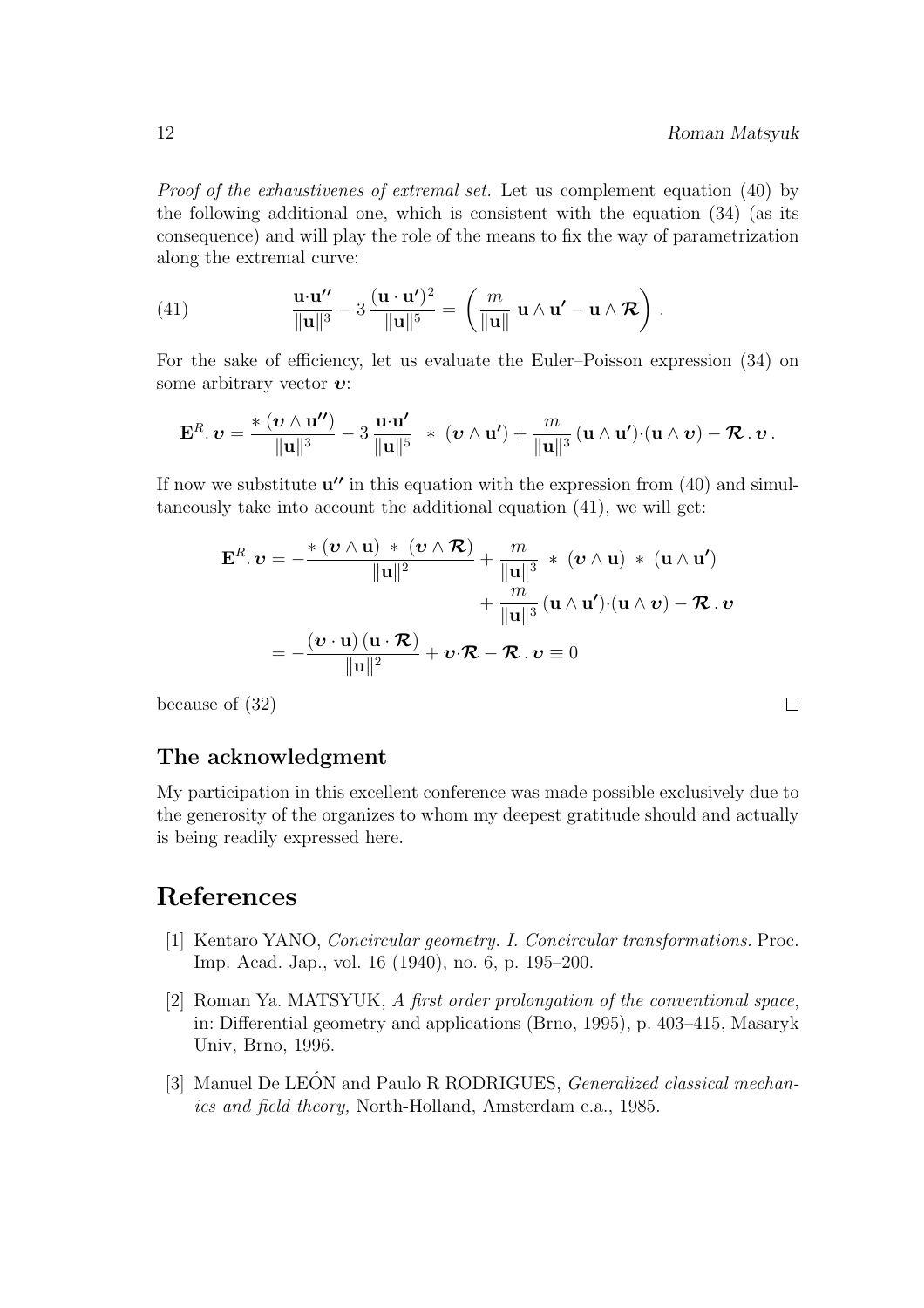- [4] Michiaki KAWAGUCHI, An introduction to the theory of higher order spaces I: The theory of Kawaguchi spaces. RAAG [Research Association of Applied Geometry] Memoirs, Vol. 3. (1962), p. 718–734.
- [5] John David LOGAN, Invariant variational principles, Academic Press, New York, 1977.
- [6] Roman Ya. MATSYUK., The variational principle for geodesic circles, (in Russian) in: Boundary value problems of mathematical physics, collect. sci. works, p. 79-81, Naukova Dumka, Kiev 1981 [Zbl 0479.35006].
- [7] Roman Ya. MATSYUK, Variational principle for uniformly accelerated motion. (in Russian) Mat. Metody i Fiz.-Mekh. Polya, vol. 16 (1982), p. 84–88 [MR0700801 (84g:83003)].
- [8] Roman Ya. MATSYUK. Poincaré-invariant equations of motion in lagrangian mechanics with higher derivatives. (in Russian) PhD thesis: Institute for Applied Problems in Mechanics and Mathematics, Academy of Science of Ukraine, L'viv, 1984, 140 pp.
- [9] Włodzimierz M. TULCZYJEW, Sur la différentielle de Lagrange C. R. Acad. Sci., Paris, Sér. A et B, t. 280 (1975), nº 19, p. 1295–1298.
- [10] Roman Ya. MATSYUK, On the existence of a Lagrangian for a system of ordinary differential equations. (in Russian) Mat. Metody i Fiz.-Mekh. Polya, vol. 13 (1981), pp 34–38, 113 [MR0634648 (84g:58039)].
- [11] Roman Ya. MATSYUK, *Lagrangian analysis of invariant third-order equa*tions of motion in relativistic classical particle mechanics. (in Russian) Dokl. Akad. Nauk SSSR, vol. 282 (1985), p. 841–844 [MR0802859 (87d:70028)]. English translation: Soviet Phys. Dokl. vol. 30 (1985), p 458–460.
- [12] Sviatoslav LEIKO, *Extremals of rotation functionals of curves in a pseudo-*Riemannian space, and trajectories of spinning particles in gravitational fields. Russ. Acad. Sci., Dokl., Math., vol. 46 (1993), no. 1, p. 84–87. Translation from Dokl. Akad. Nauk, Ross. Akad. Nauk, vol. 325, (1992), no. 4, p. 659–663.
- [13] H. ARODZ, A. SITARZ and P. WEGRZYN,  $On$  relativistic point particles with curvature-dependent actions. Acta Phys. Polon., vol. B20 (1989), no. 11, p. 921–939.
- [14] Jean Alexandre DIEUDONNÉ, *Treatise on Analysis*, vol. IV, Academic Press, New York, 1974.